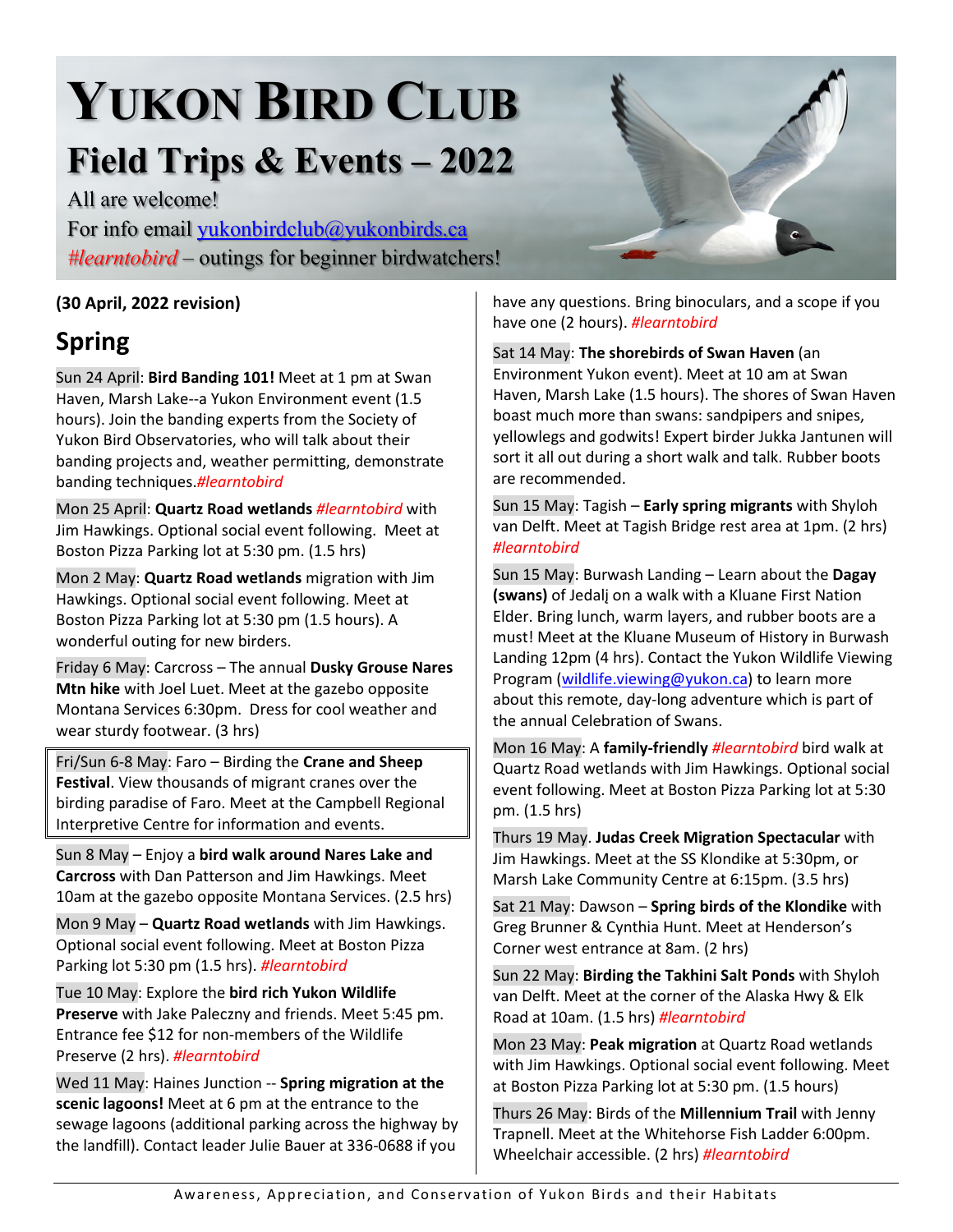# **YUKON BIRD CLUB**

## **Field Trips & Events – 2022**

All are welcome!

For info email [yukonbirdclub@yukonbirds.ca](mailto:yukonbirdclub@yukonbirds.ca) *#learntobird* – outings for beginner birdwatchers!

## **Spring (Continued)**

#### *The Helmut Grünberg –*  **Yukon Birdathon!**

Friday-Saturday, May 27-28 (5pm to 5pm) *Sharing the passion – a conservation fundraiser!* For more info:<https://yukonbirds.ca/birdathon/>

Sat 28 May: Mayo – **A spring bird walk** with Mark O'Donoghue. Meet at 5-Mile Lake campground at 8:30am. (3 hrs)

Sun 29 May: McIntyre Creek **Birdsong Workshop** & eBird primer with Pam Sinclair. Meet at the Porter Creek Super A at 7:30am. (3 hrs) *#learntobird*

Mon 30 May: **Late Spring** at Quartz Road wetlands Another family-friendly bird walk with Jim Hawkings. Optional social event following. Meet at Boston Pizza Parking lot at 5:30 pm. (1.5 hrs)

**Special Event!** Fri-Sun 3-5 June: **Tombstone Weekend on the Wing!** Hosted by Friends of Dempster Country & Yukon Parks at Tombstone Campground (km 71, Dempster Hwy). A great chance to see northern specialties – Surfbird, Long-tailed Jaeger, Smith's Longspur, and Northern Wheatear. For more info email tombstonecentre@gmail.com

Mon 6 June: **Quartz Road Wetlands again!** with Jim Hawkings. Meet at Boston Pizza Parking lot at 5:30 pm. Optional social event following. (1.5 hours) (2 hrs) *#learntobird*

Tues 7 June: **Explore the forest and ponds along McIntyre Creek** near Yukon University with Katie

Aitken. Some steep hill climbing. Meet at student parking lot 6:30pm. (2 hrs) *#learntobird*

Thu 9 June: An **evening walk** to see breeding birds in Cowley Creek wetlands adjacent to Spruce Hill subdivision with Clive Osborne. Meet at 33 Engelmann Drive in Spruce Hill at 5:30 pm (3 hrs).

Mon 13 June: **more birding** at Quartz Road wetlands with Jim Hawkings. Optional social event following. Meet at Boston Pizza Parking lot at 5:30 pm. (1.5 hrs) *#learntobird*

Tue 14 June: **Explore summer birds** of the Yukon Wildlife Preserve with Jake Paleczny and friends**.**  Meet at 10:45am. (2 hrs) \$12 entrance fee for non-YWP members. *#learntobird*

Tue 21 June: Dawson – **Solstice birding in Dawson City** with Sebastian Jones. Meet at the SS Keno at 6pm. (2 hrs)

### **(Continued on next page)**